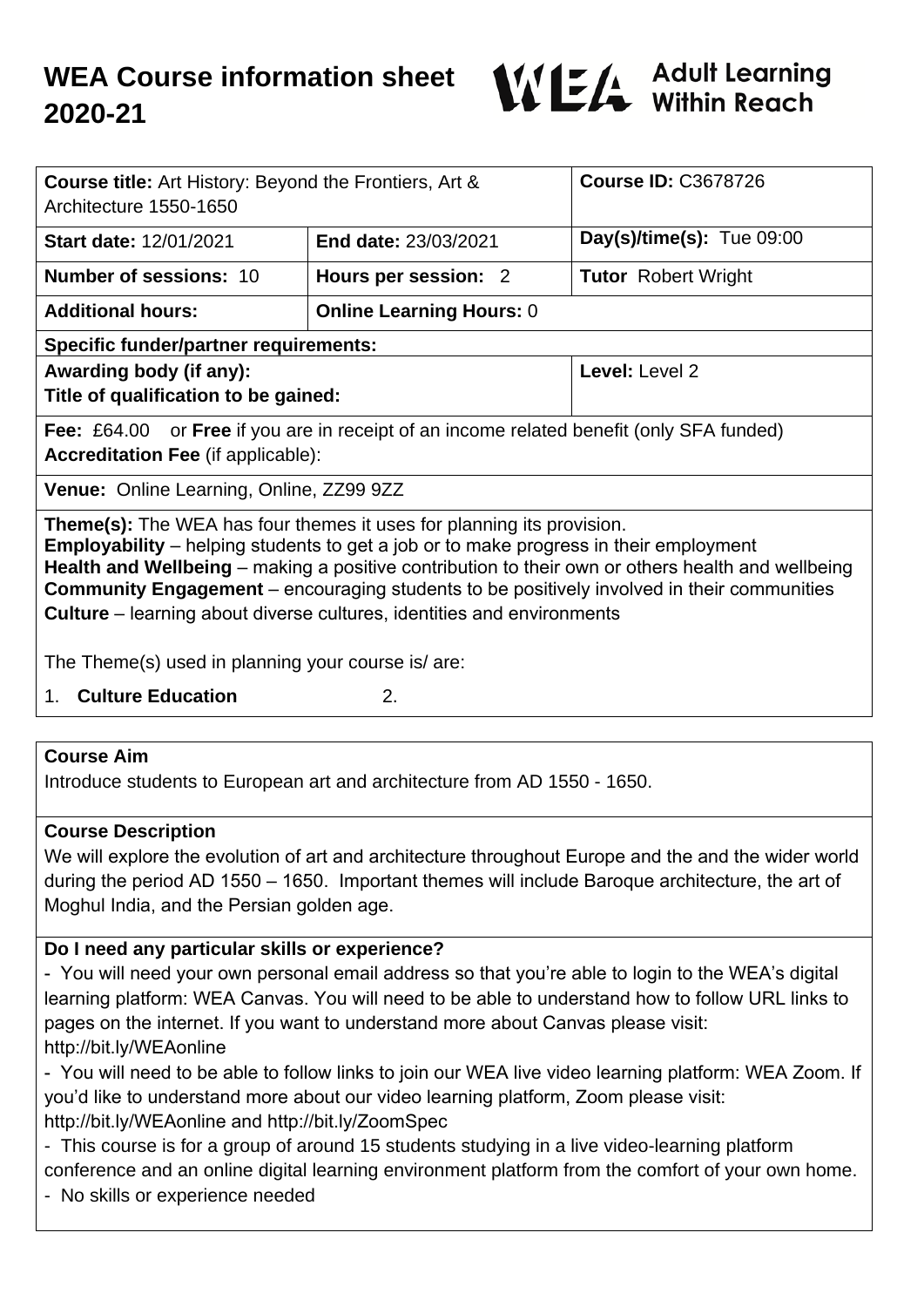# **What will I achieve?**

# **By the end of the course I will be able to:**

- 1. Identify a series of artistic styles and forms pertaining to the period.
- 2. Explain the reasons for changing influences in art and architecture 1550-1650.
- 3. Demonstrate a knowledge of key architectural sites and historic artworks.

# **What teaching methods will be used and will there be work outside of the class?**

- The WEA's digital learning platform, Canvas will be used to provide resources or to support lessons, enable assessment, provide learner feedback and for other activities for individuals away from the course. If you want to understand more about our digital learning platform please visit: http://bit.ly/WEAonline

- The WEA tutor will use a range of different teaching and learning methods and encourage you and the group to be actively involved in your learning

### **What kind of feedback can I expect from the tutor?**

- You will be able to keep a record of your progress and achievement using photos, audio, text or

- documents uploaded into the WEA's digital learning platform, WEA Canvas.
- You will have opportunities to discuss your progress with your tutor
- A file of work will be kept which will help to record your progress

### **What else do I need to know? Is there anything I need to bring?**

- Nothing else is needed

#### **Pre-course work, reading and information sources**

- No pre reading or pre course work is required

### **Possible next steps after this course (including career opportunities if appropriate)**

- Progress to another WEA course
- Progress to a course with another provider
- You could progress to Higher Education courses. Follow link to the PEARL website for information http://pearl.open.ac.uk/

#### **Learning with the WEA**

WEA courses increasingly make use of the rich variety of educational tools and material available on the internet and from digital devices. The WEA's digital learning platform, Canvas will play an increasing role in all WEA courses to provide resources or support, or to conduct lessons, enable assessment, provide learner feedback and for other activities for individuals away from the course. It is helpful, although not essential if you have access to a computer or smartphone to support your course*.*

You can read about your entitlements and responsibilities as a WEA student in our leaflet, Student Handbook here <http://www.wea.org.uk/learn-wea/student-support> This includes information on fees, learning support and financial support. As part of your course you accept our Learning Agreement and Privacy Notice. Full details of the Learning Agreement and privacy notice can be found on our